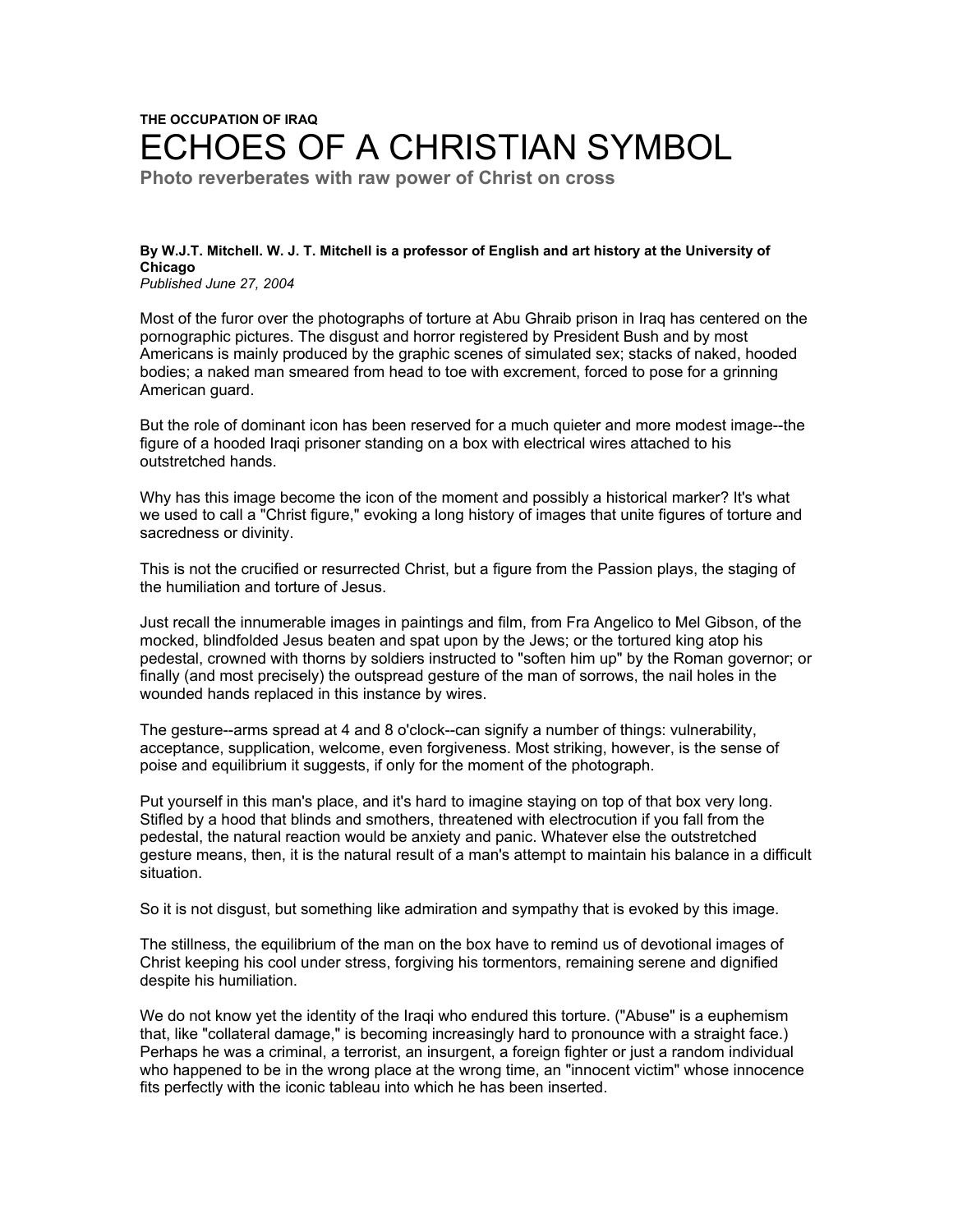Perhaps this sort of torture was practiced on numerous individuals (as was crucifixion) and this just happens to be the photograph of a common practice at Abu Ghraib that made its way onto the Internet. Whatever the truth about the person under the hood, his image has become the globally circulated icon of the war in Iraq.

It has been transmitted to every corner of the world; it has been reproduced in innumerable protest posters and artworks from Baghdad to Berkeley.

Originally designed as part of the war on terrorism, photographs were taken, not just to document the torture but to enhance the shaming of victims by exposing their torment to the camera. This photo has become a weapon in the hands of those who oppose that war.

It is now among the principal recruiting tools for Al Qaeda and other insurgent groups. The Abu Ghraib photographs, this one above all, have dealt a blow to the United States' mission in Iraq more deadly than any of those imaginary weapons of mass destruction attributed to Saddam Hussein.

But the photograph is more than a weapon to be mustered for one side or another in the ideological battles of the moment. It is also a powerful teaching device, a devotional image worthy of prolonged attention for what it tells us about this war, and its relation to morality, religion and sacrifice.

It is an uncanny revelation of the religious fantasies that haunt the war on terrorism, which is (despite the disavowals) a Holy War against Evil, a Crusade to liberate the Holy (or is it Oily) Land of the Middle East for Western Christian Free Market Democracy. It was only a matter of time before these fantasies produced an incarnate image of a real victim for us.

How did we become the Roman occupiers of the Middle East? How did we become the crucifiers of Christ? It will take contemplation of this image, and many other things besides, to figure all this out.

Copyright © 2004, Chicago Tribune